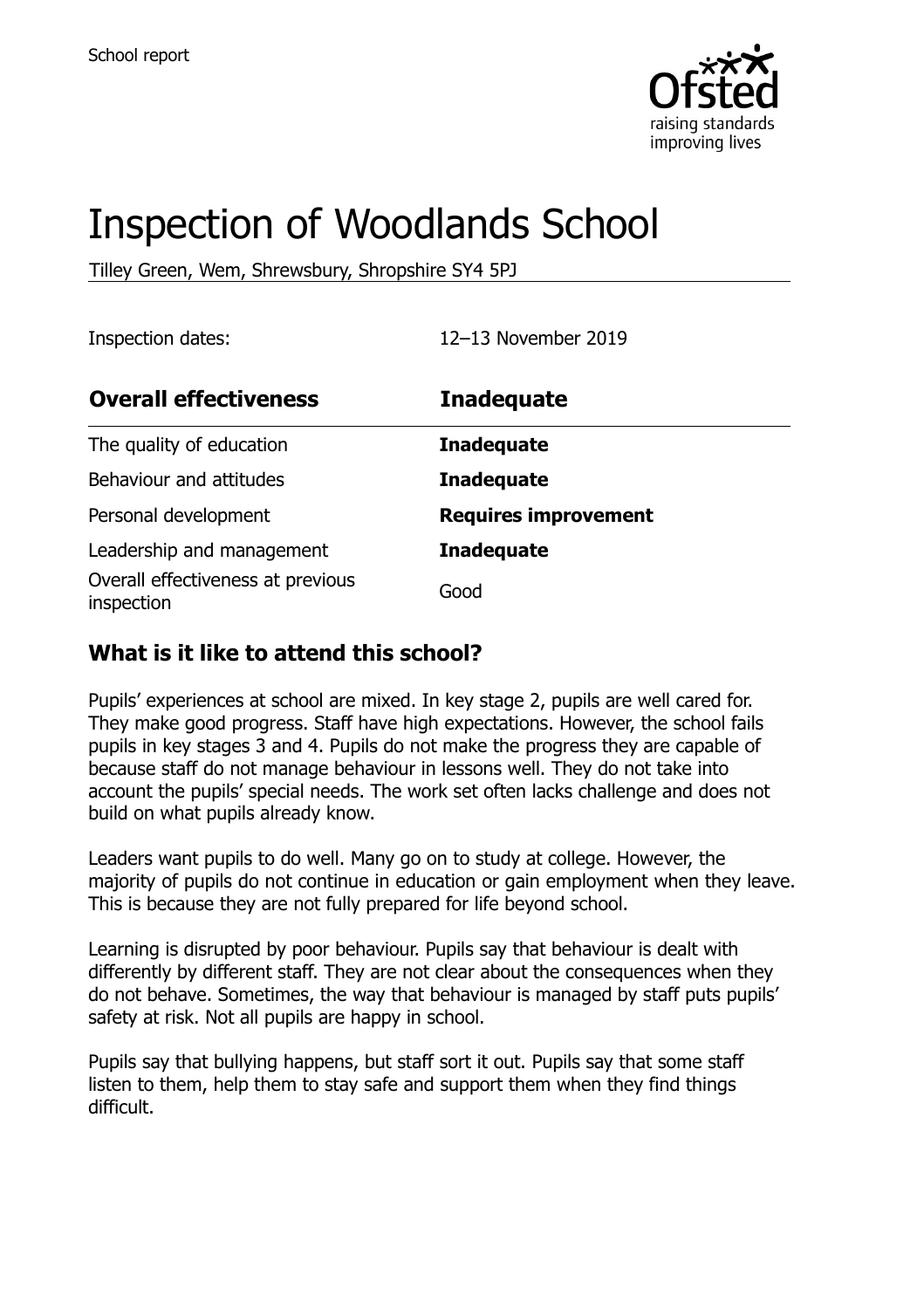

#### **What does the school do well and what does it need to do better?**

The quality of education is inadequate. The new leadership team knows the weaknesses in the curriculum. The curriculum in mathematics and science is well sequenced. Pupils in these lessons are more engaged in their learning. However, in many other subjects this is not the case. As a result, pupils do not make the progress they are capable of.

Staff do not use the information in pupils' education, health and care (EHC) plans well enough. They do not adapt their teaching or the learning environment to meet pupils' needs. For example, pupils who struggle to understand verbal instructions do not have access to visual prompts. In some subjects, such as mathematics, science and food technology, teachers plan learning in small steps. They make the work interesting. They ensure that the work is at the right level for pupils. Pupils become immersed in learning and make progress. However, this is not the case in other subjects. Pupils are not motivated to learn. They behave badly and prevent other pupils from learning.

Leaders involve staff in developing new policies to change the ethos of school. Leaders support staff and provide training to help them understand why pupils behave as they do. Unfortunately, many staff do not fully understand this. As a result, pupils' behaviour in key stages 3 and 4 has, at times, become unsafe.

Many pupils make progress with reading. However, some pupils refuse to read. Those that do often cannot recall what they have read. Silent reading at the start of the day does not develop a love of reading. For some pupils it becomes a source of frustration and conflict. Leaders have not fully thought through their approach to improving reading.

The curriculum is not well sequenced, planned or delivered. Learning time is wasted. Tutor time is uncoordinated and lacks purpose. In some subjects, pupils' spiritual, moral, social and cultural development is well embedded. However, it is left to individual teachers to decide which aspects are taught. This means that some pupils get richer experiences than others.

Pupils' behaviour and attitudes have deteriorated. This stops the majority of pupils from learning. Staff do not consistently challenge pupils when they swear. Many pupils leave the classroom during lessons. Pupils told inspectors that there are no consequences. As a result, behaviour deteriorates further. Many pupils feel unsafe in school.

Pupils say that they enjoy their college experience. The careers programme is well thought out and provides information about pupils' next steps. The school provides individualised support for pupils for example, through music therapy. Staff also work with external agencies such as the police to support pupils to stay safe.

At Acorn Bishops Castle and Acorn Oswestry (two key stage 2 satellite sites), staff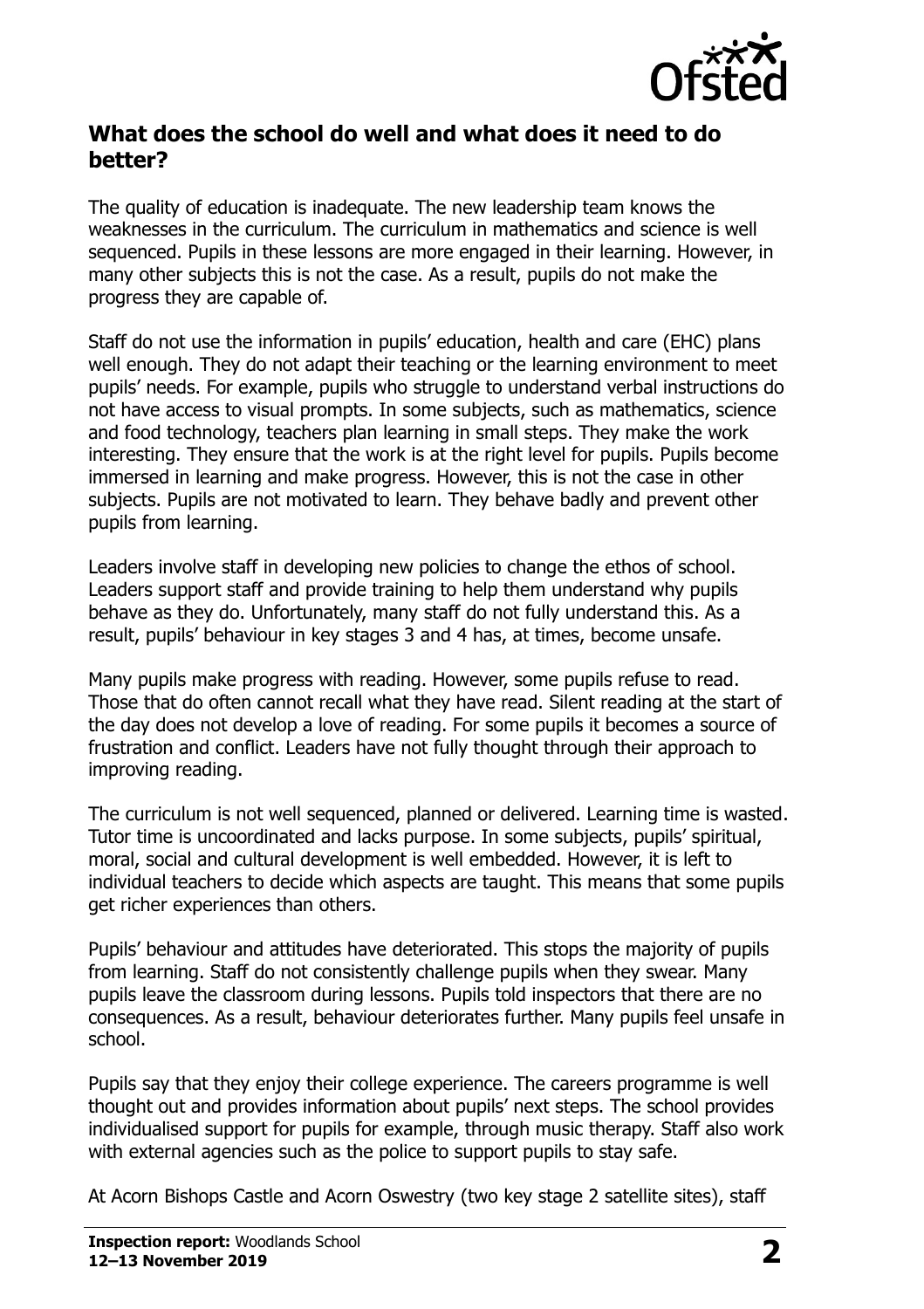

have created a calm environment for pupils to learn and thrive. Pupils are respectful and follow the rules. Subject leaders quickly identify the learning needs of pupils. They set challenging and engaging work. This helps pupils to make progress academically, emotionally and socially. In Acorns, pupils feel happy and feel safe.

Reading is a priority at Acorns. Staff are well trained and understand how to support and develop pupils' skills in reading. Pupils read every day. They make strong progress and enjoy reading. Teachers target interventions to improve the pupils' progress in literacy and numeracy. Parents say that the staff understand and help their children.

## **Safeguarding**

The arrangements for safeguarding are not effective.

At times, pupils' safety is at risk because staff do not manage pupils' behaviour well. Leaders have not always undertaken the agreed safeguarding checks when sending pupils to off-site provision. This puts pupils' safety at risk.

Staff training is up to date. Staff log concerns. Designated safeguarding leads maintain an oversight of these records. They escalate cases to the local authority when needed. They use their safeguarding knowledge to develop intervention programmes to improve pupils' ability to keep themselves safe.

## **What does the school need to do to improve?**

## **(Information for the school and appropriate authority)**

- Leaders have involved staff in the development of a new behaviour management system. However, it not consistently applied because not all members of the staff team fully understand it. Leaders need to take urgent action to ensure that all staff are clear about their responsibilities to manage behaviour. Staff training should focus on how to improve classroom behaviour management.
- **Pupils have little incentive to engage positively in learning and conduct** themselves in an appropriate manner. Leaders need to work with staff and pupils to review the current rewards and consequences available. They should make sure that behaviour expectations are clear and positive behaviours are rewarded.
- Leaders share information to support pupils' emotional health and well-being well. However, they do not ensure that information in the pupils' EHC plans is used effectively to plan learning. As a result, pupils' needs are not met effectively. Leaders need to develop staff understanding of special needs. They should support staff to use the information in pupils' EHC plans to develop a more accessible learning environment. This information should also inform classroom practice and teaching methodology.
- Learning time is not well planned. Many areas of the curriculum are not coherently planned or sequenced. Pupils spend too much time getting ready to learn. Learning often lacks the challenge necessary to help the pupils make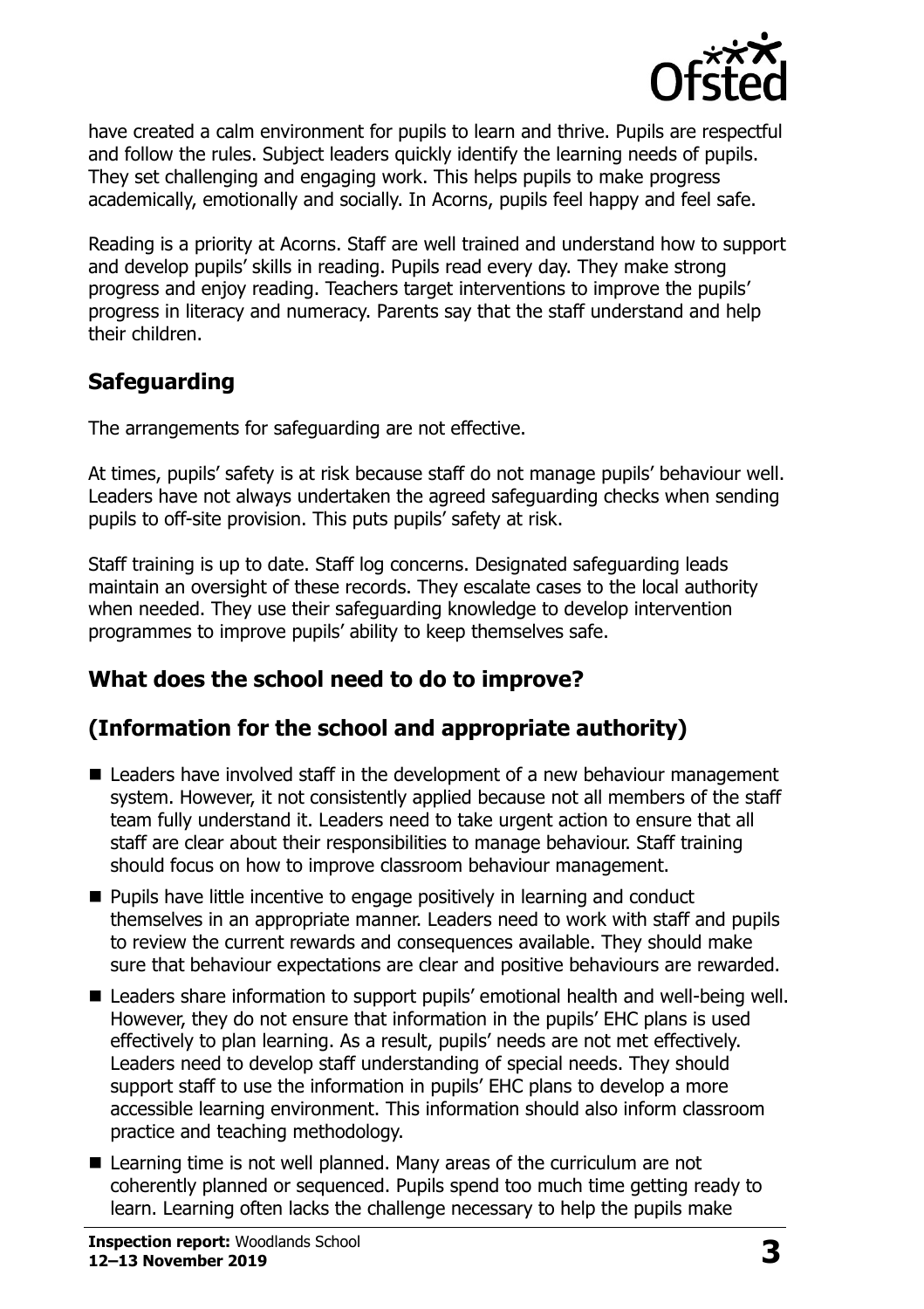

progress. As a matter of urgency, leaders need to establish essential routines and procedures in lessons. They should aim for learning to commence promptly.

- Leaders do not currently have a strategic oversight of all the personal development opportunities within the curriculum. Where individual teachers have planned the learning to include the promotion of British Values and pupils' spiritual, moral, social and cultural development, pupils gain rich experiences. However, these experiences are not delivered throughout the curriculum in a sequenced way. Leaders need to plan for these opportunities at a school-wide level.
- Leaders should set high expectations for behaviour and the quality of education. They should ensure that more pupils have the right skills and qualifications needed to access the next steps of their learning, and have the resilience to maintain their learning.
- Leaders should put in place systems and procedures that ensure that pupils do not put themselves at risk by being able to abscond or by engaging in unsafe activities in school.
- Off-site provision provides pupils with a bespoke education experience that meets their needs. However, leaders need to implement consistently the quality assurance system they have designed to ensure that pupils are safe in these alternative settings. They should ensure that clear targets are set for the pupils' social, emotional and academic success.

#### **How can I feed back my views?**

You can use [Ofsted Parent View](http://parentview.ofsted.gov.uk/) to give Ofsted your opinion on your child's school, or to find out what other parents and carers think. We use Ofsted Parent View information when deciding which schools to inspect, when to inspect them and as part of their inspection.

The Department for Education has further *guidance* on how to complain about a school.

If you're not happy with the inspection or the report, you can [complain to Ofsted.](http://www.gov.uk/complain-ofsted-report)

### **Further information**

You can search for [published performance information](http://www.compare-school-performance.service.gov.uk/) about the school.

In the report, '[disadvantaged pupils](http://www.gov.uk/guidance/pupil-premium-information-for-schools-and-alternative-provision-settings)' refers to those pupils who attract government pupil premium funding: pupils claiming free school meals at any point in the last six years and pupils in care or who left care through adoption or another formal route.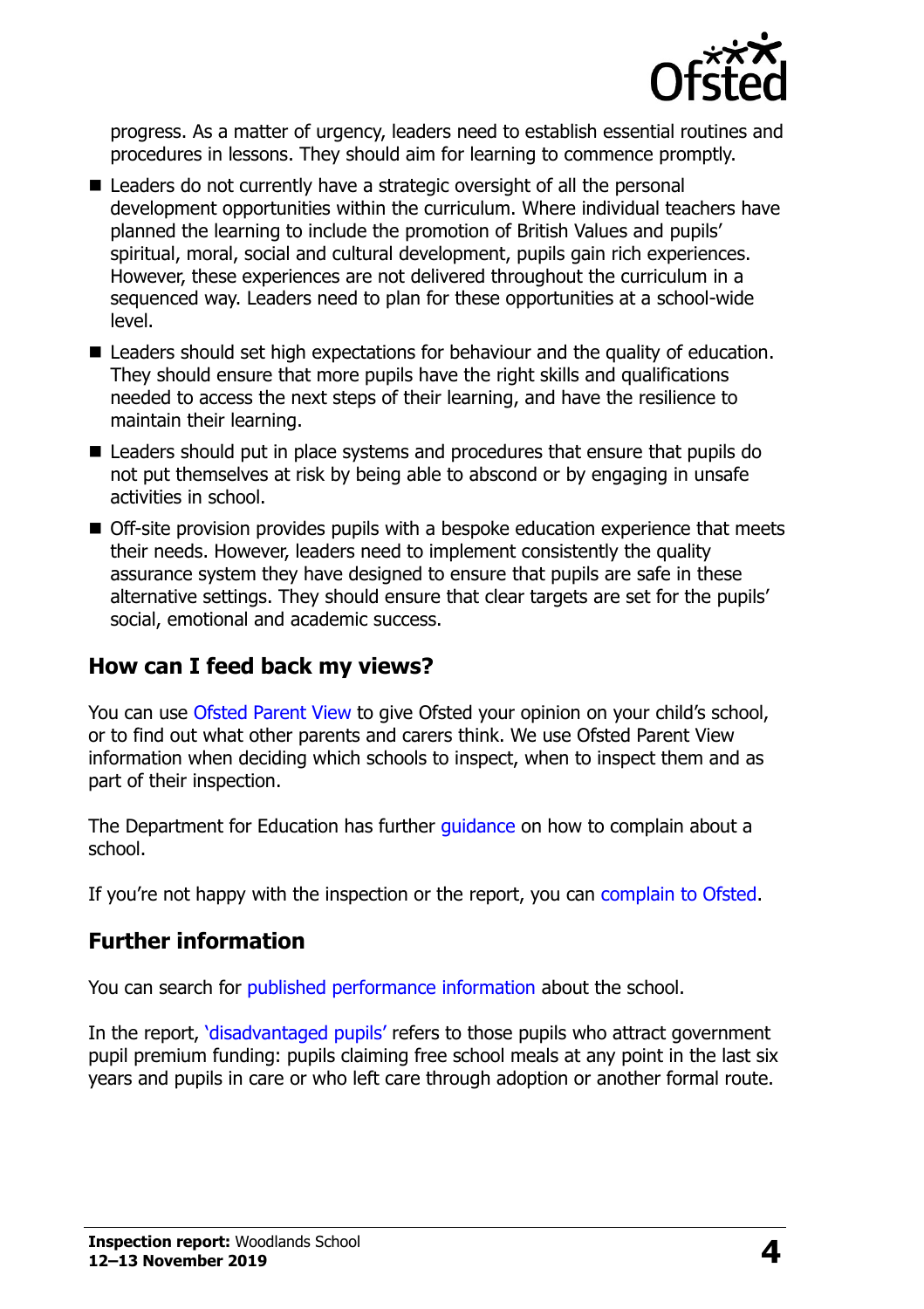

#### **School details**

| Unique reference number             | 123630                  |
|-------------------------------------|-------------------------|
| <b>Local authority</b>              | Shropshire              |
| <b>Inspection number</b>            | 10088407                |
| <b>Type of school</b>               | Special                 |
| <b>School category</b>              | Community special       |
| Age range of pupils                 | 7 to 16                 |
| <b>Gender of pupils</b>             | Mixed                   |
| Number of pupils on the school roll | 68                      |
| <b>Appropriate authority</b>        | Shropshire              |
| <b>Chair of governing body</b>      | Paul Nicholson          |
| <b>Headteacher</b>                  | Julia Taylor            |
| Website                             | www.woodlandscentre.org |
| Date of previous inspection         | 29-30 April 2015        |

### **Information about this school**

- The Woodlands centre was restructured following the retirement of the head of centre in September 2019. The role of headteacher was created and a new deputy headteacher was appointed.
- $\blacksquare$  The school now provides education for pupils aged from 7 to 16 through the development of key stage 2 provision on two satellite sites called Acorns. These are based in Bishop's Castle and Oswestry.
- The school provides provision for pupils with social, emotional and mental health needs who often have additional complex learning needs.
- The school uses alternative provision provided by Red George, Bright Star Boxing, St Peter's Nursery, Project Farm, Treflach Farm, Grease-Monkeys, RENU, Beats-abar Music Project, Lower Bush Farm and Smash-Life.

## **Information about this inspection**

In accordance with section 44(2) of the Education Act 2005, Her Majesty's Chief Inspector is of the opinion that this school requires significant improvement, because it is performing significantly less well than it might in all the circumstances reasonably be expected to perform.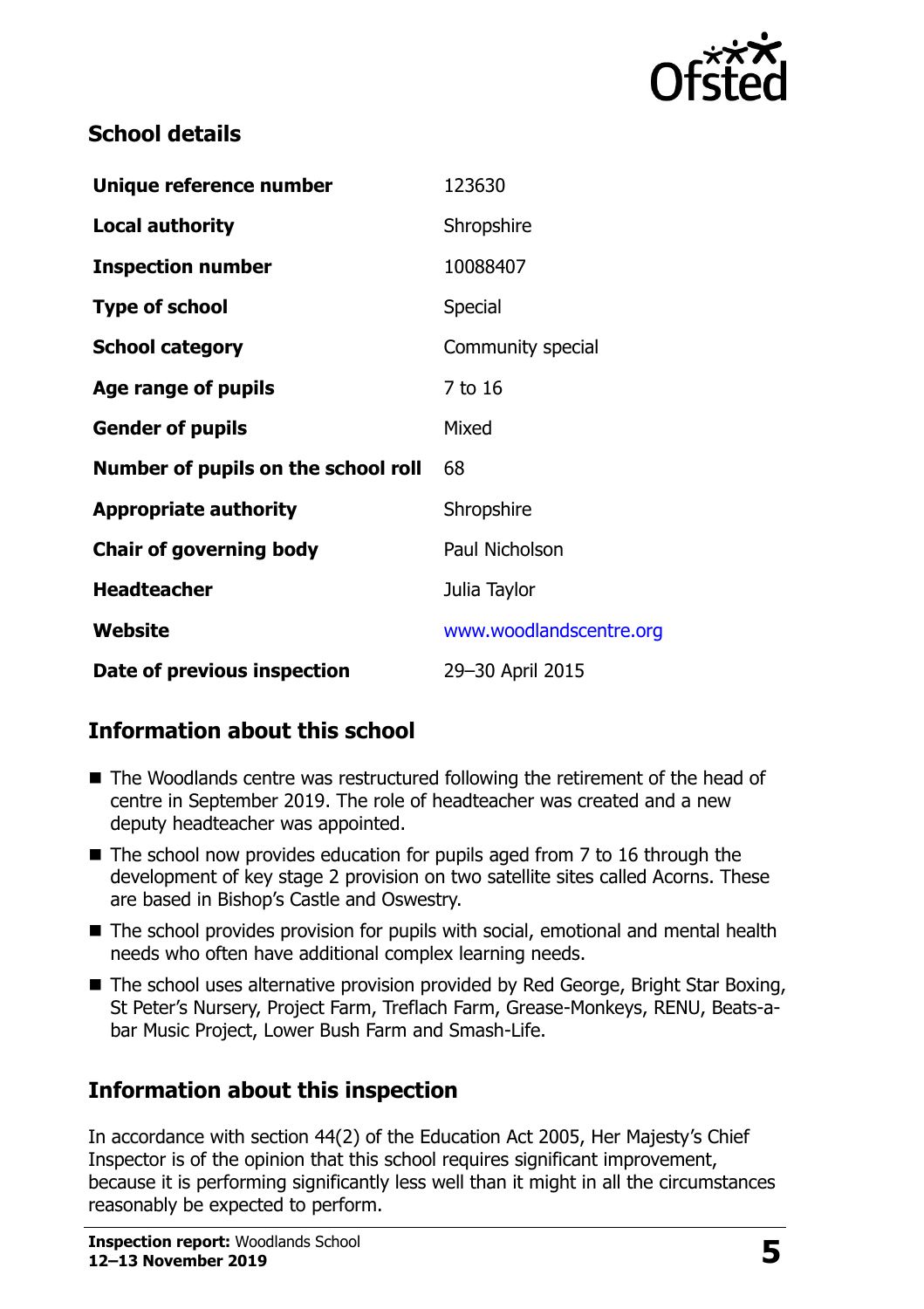

- We carried this inspection out under section 8 of the Education Act 2005. We deemed the inspection a section 5 inspection under the same Act to allow inspectors to examine in more detail whether leaders and governors were providing a good standard of education.
- Inspectors held meetings with the headteacher and deputy headteacher, other senior and middle leaders, including curriculum leaders. They met with groups of teaching and non-teaching staff and groups of pupils.
- $\blacksquare$  The lead inspector met with governors including the chair of the governing body.
- The lead inspector met with a representative from the local authority.
- **Inspectors evaluated the quality of education by looking in detail at the teaching** of English, reading, mathematics and humanities. Inspectors also visited a wide range of lessons in other subjects and listened to pupils read. They discussed the curriculum design and delivery with leaders, carried out lesson visits, looked at pupils' work and spoke to pupils and teachers.
- Inspectors evaluated the effectiveness of safeguarding by reviewing leaders' knowledge, records and actions. This included looking at the school's single central record of employment checks and a sample of case files. The lead inspector met with the designated safeguarding lead and spoke to pupils and staff.
- There were no responses to Ofsted's pupil survey. We spoke to pupils about the school.
- Inspectors considered the views of staff through discussions and by considering four written responses. Inspectors considered the three free-text responses to Ofsted's online survey, Parent View, and the 12 recent responses to the questionnaire.

#### **Inspection team**

| Chris Field, lead inspector | Ofsted Inspector        |
|-----------------------------|-------------------------|
| Lynda Mitchell              | Ofsted Inspector        |
| Nicola Harwood              | Her Majesty's Inspector |
| Jo Owen                     | Ofsted Inspector        |